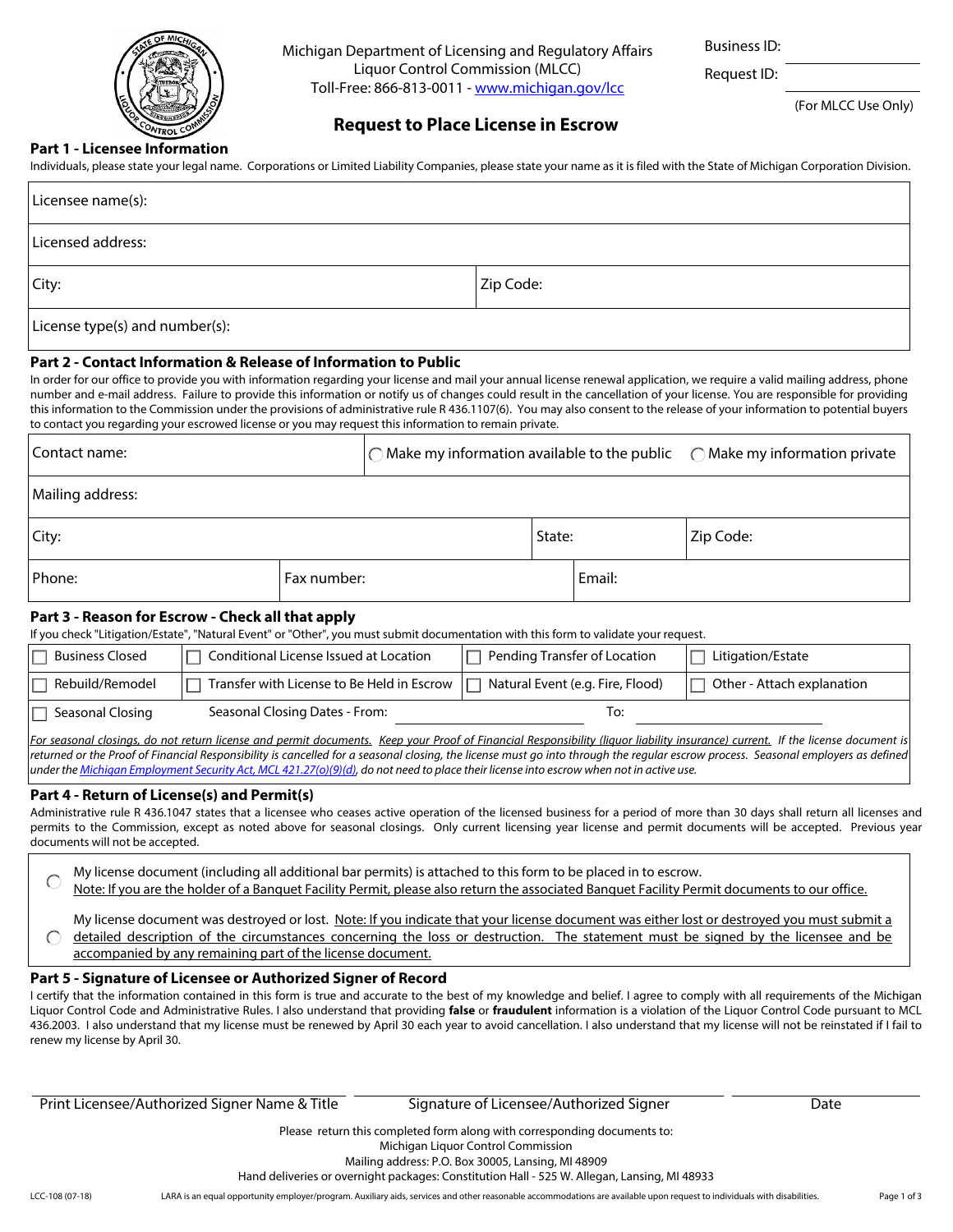## **Escrow Rules and Good Cause Requirements**

(Authorized by administrative rules R 436.1047 and R 436.1107)

#### **R 436.1107 - Renewal of license (Rule 7 of the Michigan administrative code)**

- (1) A **license** that is not in active operation shall be placed in escrow with the Commission.
- (2) A licensee shall have only 5 licensing years after the expiration date of the escrowed license to put the license into active operation. If the licensee fails to put the license into active operation within 5 years after its expiration, then all rights to the license shall terminate unless the commission has received written verification of either of the following:
	- (a) That the license or an interest in the license is the subject of litigation or estate or bankruptcy proceedings in a court of competent jurisdiction.
	- (b) That the license was placed into escrow as a result of damage to the licensed premises by fire, flood, tornado or other natural event that makes the licensed premises unsuitable for the operation of the business and unsafe for public accommodation.
- (3) If the Commission extends the length of time for which a licensee may renew the license during the pendency of litigation or estate or bankruptcy proceedings or as a result of damage to the licensed premises for the reasons as stated in subrule (2) of this rule, then the licensee shall pay the required license fee for each elapsed licensing year before placing the license in active operation.
- (4) The Commission may extend the length of time for which a licensee may renew the license upon written order of the Commission after a showing of good cause.
- (5) Except as provided in subrule (3) of this rule, a license held in escrow with the Commission shall be renewed in the same manner as an active license, including payment of all required license fees, each year by April 30.
- (6) A licensee who places a license in escrow with the Commission shall be responsible for providing the Commission with current contact information, in writing, for all correspondence, which includes the name, mailing address, and telephone number.
- (7) The Commission shall provide or attempt to provide each licensee whose license is in escrow with a copy of this rule.
- (8) A license that is held in escrow with the Commission on the effective date of this rule begins the 5-year period allowed by subrule

(2) of this rule on March 24, 2004.

## **Good Cause Requirements Pursuant to R 436.1107(4)**

Commission consideration is required when a licensee needs an extension of time beyond the 5 year renewal/expiration period pursuant to R 436.1107(2). A request for extension of time beyond the 5 year limit requires a written showing of good cause by the license holder. **Failure by the licensee to provide this documentation may result in the denial of an extension beyond 5 years for lack of good cause shown, or could result in the cancellation of the license**.

A request for good cause for an escrow extension beyond 5 years should be submitted in writing to our office and include:

- 1. A detailed description of the future plans for activation of the license.
	- a) If the business will reopen under the current licensee, a business plan which details the time line, steps being taken for reopening and any renovation plans.
	- b) If the license is for sale, a copy of the current sales listing or other marketing documentation that includes the list price of the license.
	- c) A copy of the signed agreement to be used if you have found a buyer for your license.
- 2. Current escrow contact information must be on file pursuant to R 436.1107(6). As the holder of a liquor license it is your responsibility to maintain current contact information on file with our office which includes a contact name, mailing address, and telephone number. Failure to provide this information may result in the cancellation of the license.

#### **Frequently Asked Questions (FAQ)**

#### **Question: My business is currently closed. What do I need to do with my license?**

**Answer:** If your business is closed or will be closed for more than 30 days you need to submit your license document (along with the form LCC-108) to the Lansing offices of the Commission for escrow. As long as you continue to renew your license by April 30 every year, your license will remain on file. If you fail to renew the license it will expire and be cancelled - and cannot be reinstated.

## (FAQ continued next page)